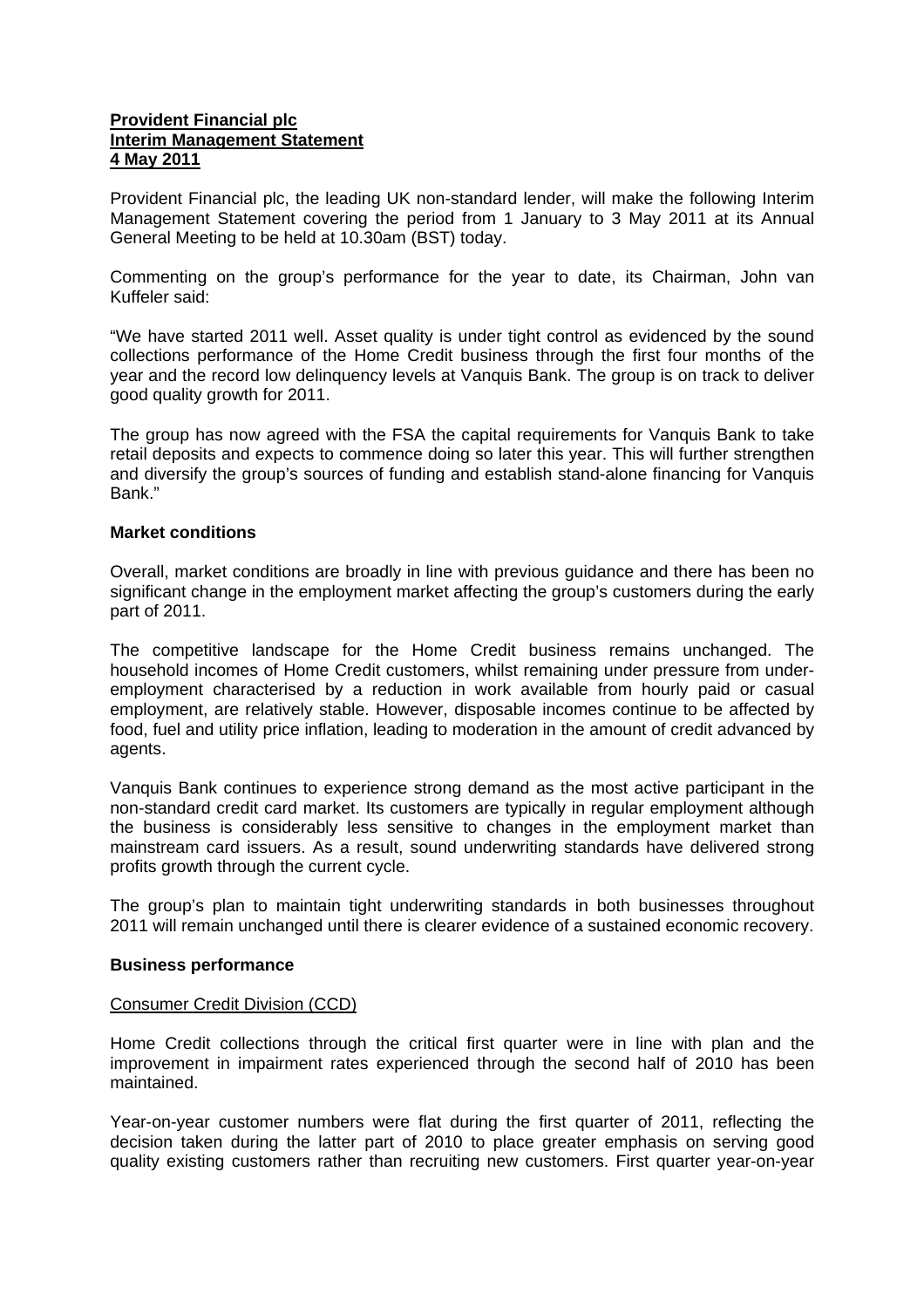average receivables growth was around 2% against tight underwriting standards, with agents continuing to exercise caution due to the pressure on customers' disposable incomes.

As previously indicated, the yield on the receivables book has moderated due to the growth in credit over the past six months being focussed on existing good-quality customers who, compared to new customers, tend to be served with slightly longer-term products which carry a lower yield.

The business has now successfully rolled-out the changes required to implement the EU Consumer Credit Directive across the branch and agent network at a one-off cost of approximately £2m.

Excluding this one-off cost and the impact of the additional trading week in 2010, Home Credit's first quarter trading in 2011 was in line with last year.

#### Vanquis Bank

Vanquis Bank addresses an attractive segment of the non-standard lending market and has continued to generate a strong flow of new profitable business. Against unchanged underwriting standards which produced a booking rate of 19%, year-on-year customer numbers grew by 24% to 564,000 at the end of the first quarter of 2011 and supported yearon-year average receivables growth of approximately 35%.

Delinquency rates remained very favourable throughout the first quarter against the backdrop of a stable employment market. As a result, impairment and the annualised risk-adjusted margin of 34% were both better than plan.

Overall, Vanquis Bank's first quarter performance was ahead of plan and substantially ahead of the first quarter of 2010.

As indicated at the time of the 2010 full-year results, a number of options have been examined to secure the additional operational capacity required to accommodate the growth of Vanquis Bank from early 2012. The preferred option is to establish a second call centre using the capacity available within CCD's new Bradford facility, with its ready-made infrastructure and proximity to a deep labour pool.

#### **Funding and capital**

The first quarter has seen the group make significant progress in further strengthening and diversifying its funding. On 31 March 2011, the group successfully issued a second retail bond raising £50m at a coupon of 7.5% and a duration of five and half years. This took new funding raised in the first quarter of 2011 to £178m. After the scheduled expiry of bank facilities totalling £73m during March 2011, remaining contractual maturities over the next 12 months are £272m compared with headroom from committed facilities at the end of March 2011 of over £350m.

The group has now finalised with the FSA the capital requirements relating to Vanquis Bank taking retail deposits. These requirements can be readily accommodated within the existing capital structure of Vanquis Bank and the group. As a result, subject to finalising certain operational matters with the FSA, Vanquis Bank fully expects to commence taking retail deposits later this year. Establishing stand-alone funding for this fast growing business represents an important strategic milestone for the group.